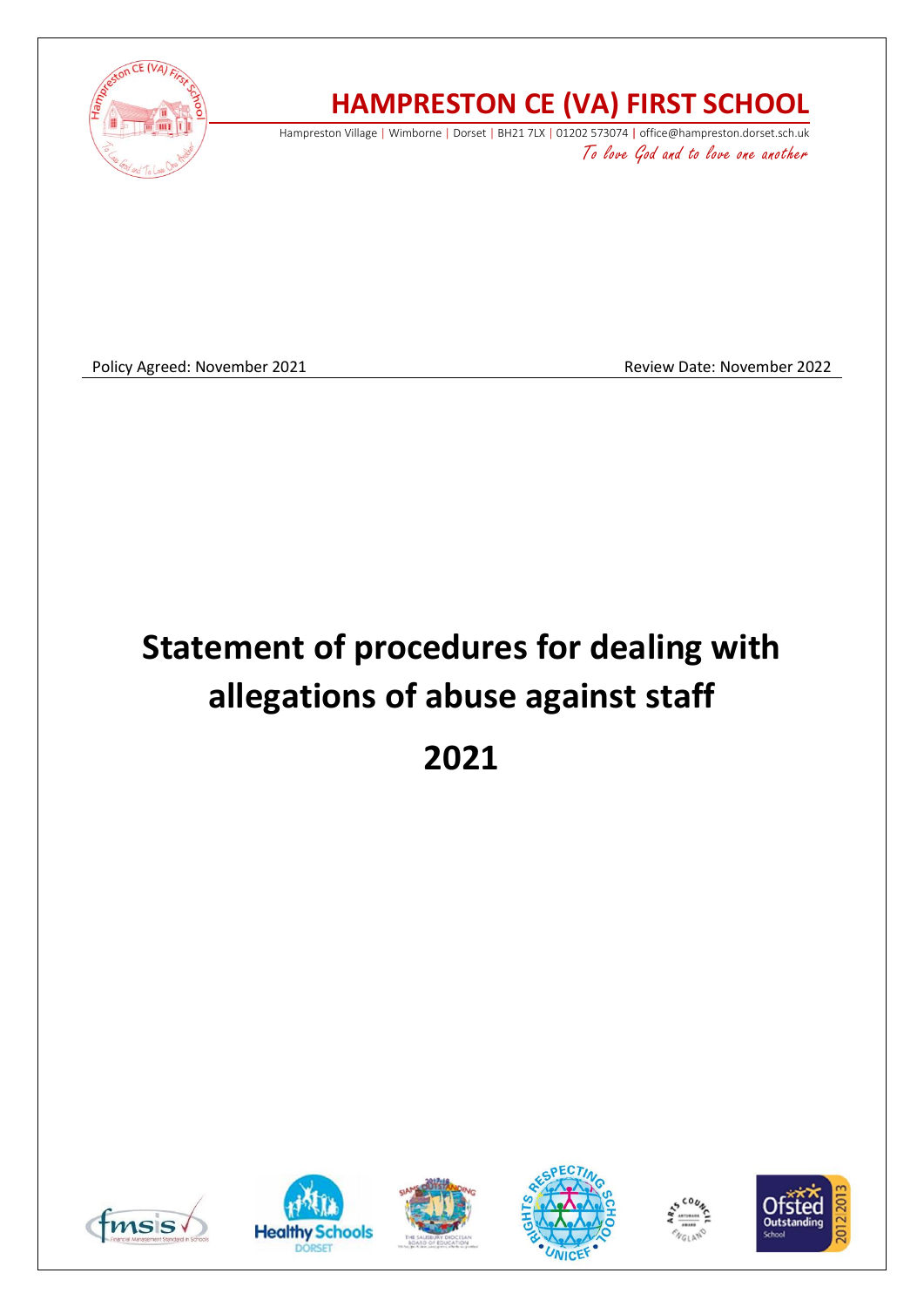### Contents

| 2. |      |  |  |  |  |  |
|----|------|--|--|--|--|--|
| 3. |      |  |  |  |  |  |
| 4. |      |  |  |  |  |  |
|    | 4.4  |  |  |  |  |  |
|    | 4.5  |  |  |  |  |  |
|    | 4.6  |  |  |  |  |  |
|    | 4.7  |  |  |  |  |  |
|    | 4.8  |  |  |  |  |  |
|    | 4.9  |  |  |  |  |  |
|    | 4.10 |  |  |  |  |  |
|    | 4.11 |  |  |  |  |  |
| 5. |      |  |  |  |  |  |
|    |      |  |  |  |  |  |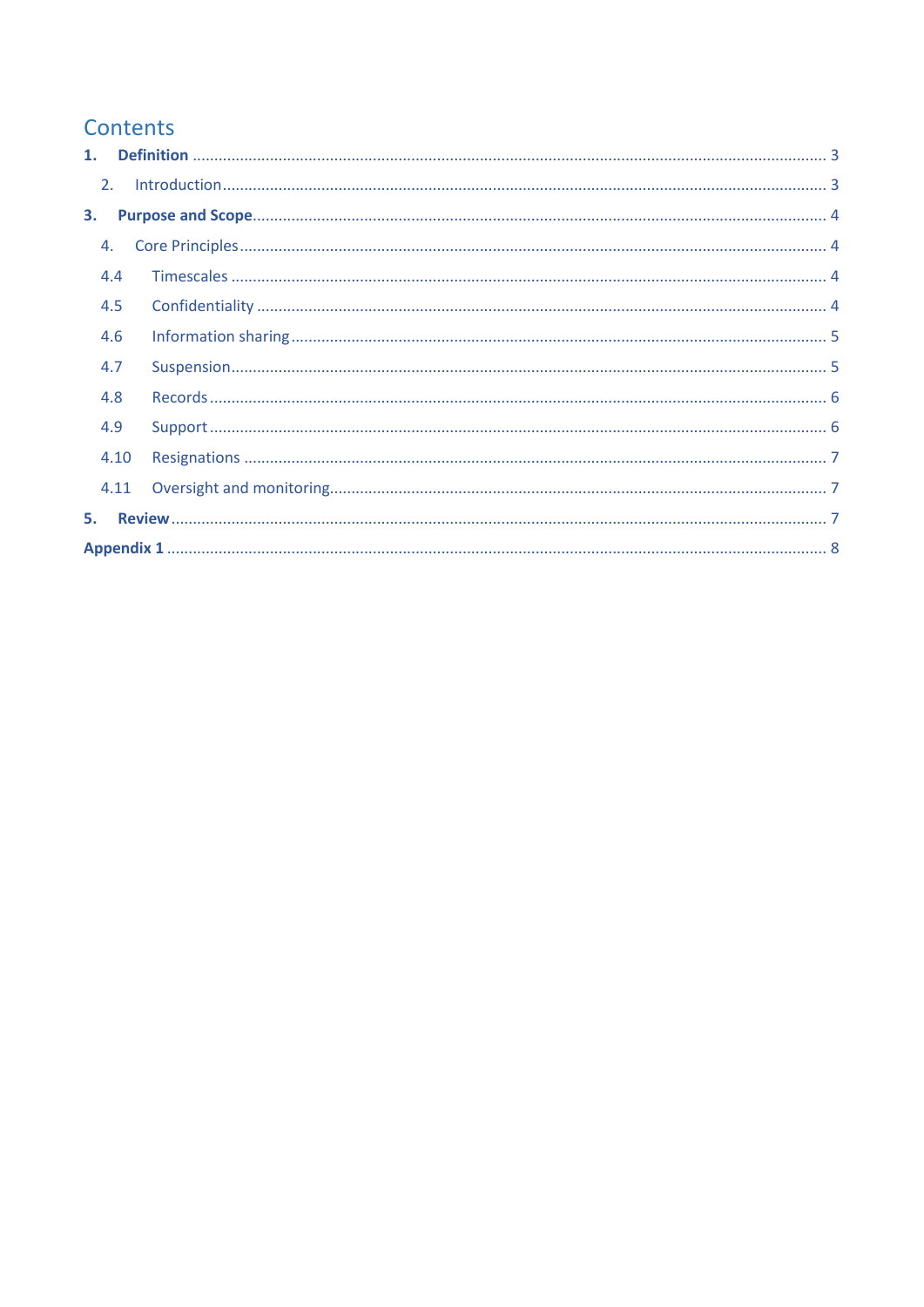## **Hampreston First School**

## **Dealing with Allegations of Abuse against Members of Staff and Volunteers**

#### <span id="page-2-0"></span>**1. Definition**

- 1.1 References made to 'child' and 'children' refer to children and young people under the age of 18 years. However, the principles of the document apply to professional behaviours towards all pupils, including those over the age of 18 years. 'Child' should therefore be read to mean **any pupil** at the education establishment.
- 1.2 References made to adults and staff refer to all those who work with children in an educational establishment, in either a paid or unpaid capacity.
- 1.3 The term 'allegation' means where it is alleged that a person who works with children has:
	- behaved in a way that has harmed a child, or may have harmed a child;
	- possibly committed a criminal offence against or related to a child; or
	- behaved towards a child or children in a way that indicates they may pose a risk of harm to children.

#### <span id="page-2-1"></span>**2. Introduction**

- 2.1 All children and adults have a fundamental right to be protected from harm.
- 2.2 The Governors have a duty to safeguard and promote the welfare of children and create and maintain a safe learning environment (section 175/157 of the Education Act 2002). Schools should identify where there are child welfare concerns and take action to address them, in partnership with other organisations where appropriate, and in accordance with local inter-agency procedures.
- 2.3 School staff have a positive role to play in child protection, as their position often allows them to be able to observe outward signs of abuse and changes of behaviour in children.
- 2.4 Because of their role however, they are also open to accusations of abuse. Such allegations may be true, but they may also be false, misplaced or malicious.
- 2.5 This policy has been compiled in line with the Department for Education statutory guidance document [Keeping Children Safe in Education](https://assets.publishing.service.gov.uk/government/uploads/system/uploads/attachment_data/file/1020050/KCSIE_2021_September_guidance.pdf) 2021. It should be read in conjunction with the procedure for dealing with allegations of abuse against members of staff and volunteers and other relevant statutory and guidance documents issued nationally or by the Department for Education and HM Government, as well as other related school policies. See appendix 1 of this policy.











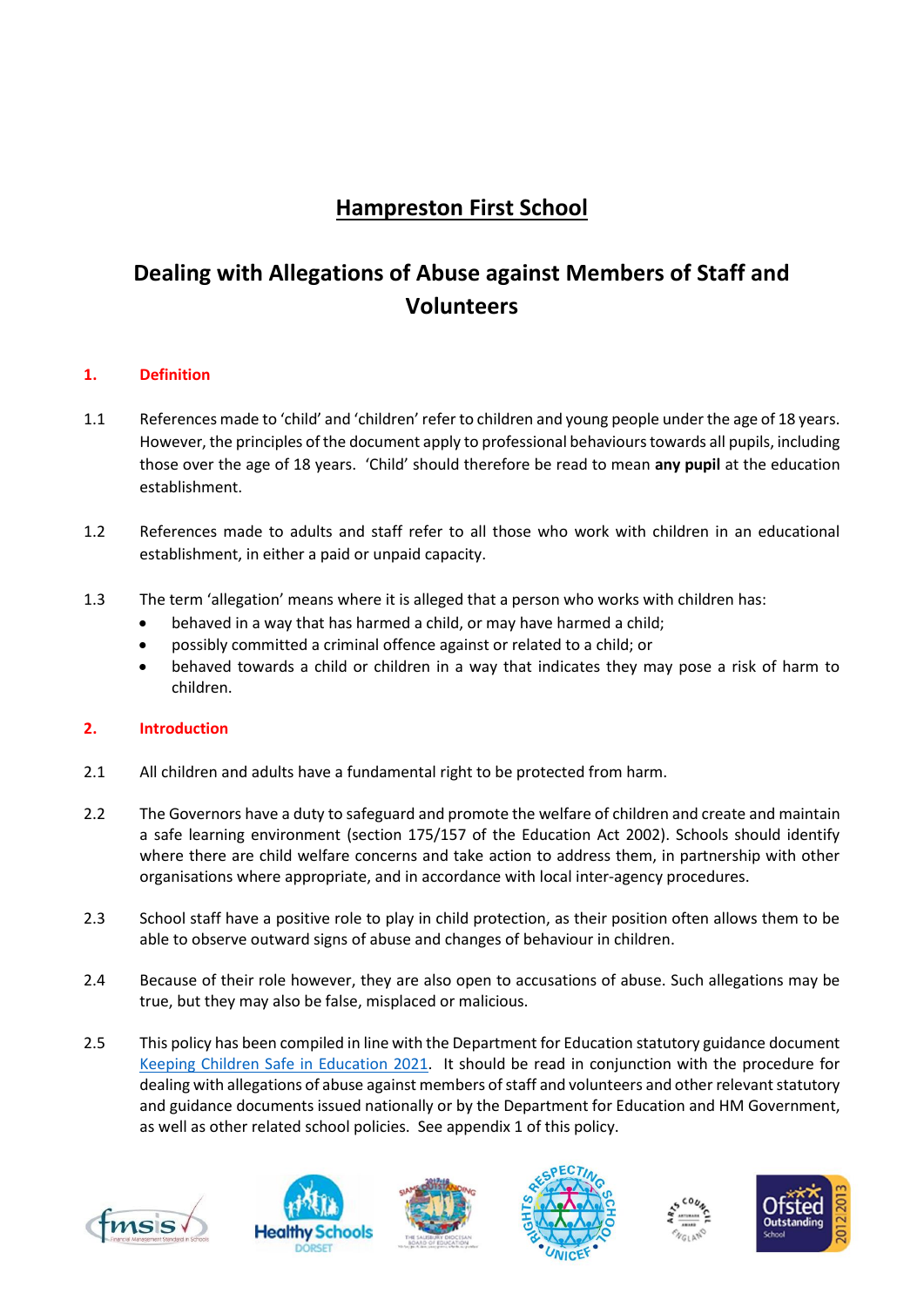- 2.6 The policy aims to ensure that all allegations are dealt with fairly, consistently and quickly and in a way that provides protection for the child, whilst supporting the person who is the subject of the allegation.
- 2.7 In the event that a member of staff does not wish to report an allegation directly, or they have a general concern about malpractice within the school, reference can also be made to the school's Whistle blowing policy.
- 2.8 The policy complies with the framework for managing cases of allegations of abuse against people who work with children, as set out in relevant guidance and in the local inter-agency procedures and has been agreed following consultation with the recognised trade unions.

#### <span id="page-3-0"></span>**3. Purpose and Scope**

- 3.1 The policy applies to all adults employed by the school or all adults volunteering in the school.
- 3.2 The policy is recommended to all school Governing Bodies for adoption.

#### <span id="page-3-1"></span>**4. Core Principles**

- 4.1 The policy should be used in respect of all cases in which it is alleged that a member of staff or a volunteer in the school has:
	- behaved in a way that has harmed a child, or may have harmed a child, or;
	- possibly committed a criminal offence against or related to a child, or;
	- behaved towards a child or children in a way that indicates s/he would pose a risk of harm to children.
- 4.2 In addition, the policy also applies if a concern arises about a member of staff in his/her private life which indicates that s/he would pose a risk of harm to children.
- 4.3 It is imperative that everyone who deals with allegations of abuse maintains an open and enquiring mind. Even allegations that appear less serious must be followed up and taken seriously. The policy aims to provide effective protection for the child and support for the person who is the subject of the allegation.

#### <span id="page-3-2"></span>**4.4 Timescales**

4.4.1 It is in everyone's interests to resolve cases as quickly as possible, consistent with a fair and thorough investigation and avoid undue delay. It is recognised that the time taken to investigate and resolve individual cases may depend on a variety of factors, including the seriousness and complexity of the case. In complex cases, where timescales are lengthy, the reasons should be recorded.

#### <span id="page-3-3"></span>**4.5 Confidentiality**

4.5.1 Whilst an allegation is being investigated, every effort should be made to maintain confidentiality. It might be necessary however, for staff to be informed so far as is necessary, particularly in the case of allegations involving Headteachers.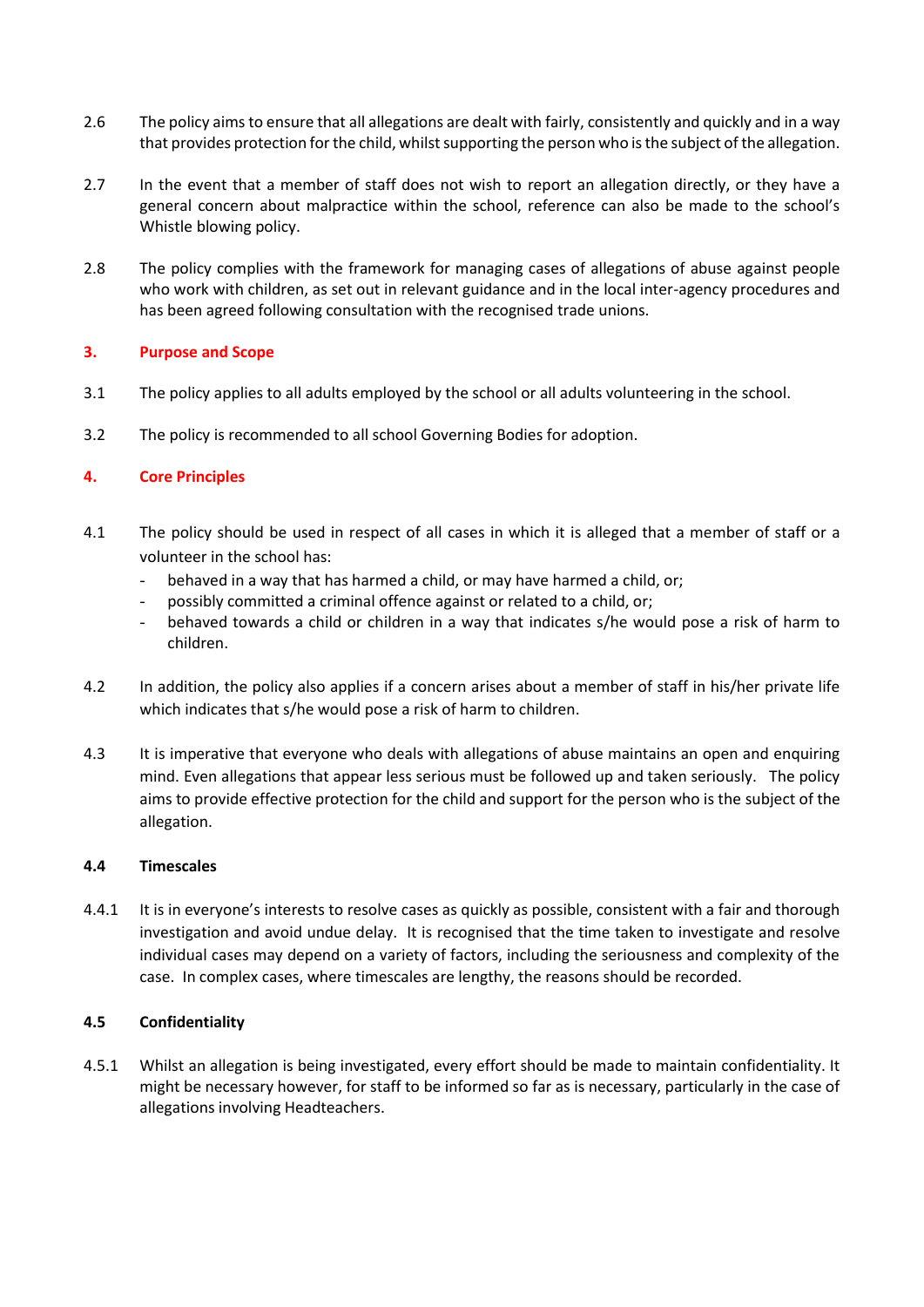- 4.5.2 Consideration will also need to be given as to whether to make a brief statement to parents of children in the school to provide an element of reassurance and to continue to provide information throughout the investigation.
- 4.5.3 The police will not normally provide any information to the press or media that might identify an individual, unless or until the person is charged with a criminal offence.

#### <span id="page-4-0"></span>**4.6 Information sharing**

- 4.6.1 During an initial evaluation of the case, or strategy discussion (see step 3 of the procedure), the agencies concerned should share all the relevant information that they have about the person who is the subject of the allegation and about the alleged victim.
- 4.6.2 If applicable and where possible, the police and children's services social care should obtain consent from the individuals concerned to share the statements and evidence they obtain during the course of their investigations with the school for disciplinary purposes. This should be done as the investigation proceeds rather than after it is concluded. When considering further action, schools should therefore take account of any relevant information obtained in the course of those enquiries.

#### <span id="page-4-1"></span>**4.7 Suspension**

- 4.7.1 Suspension should not be seen as an automatic response to an allegation. A person must not be suspended without careful consideration, taking into account the seriousness and plausibility of the allegation and the risk of harm to the pupil concerned. Suspension should therefore be intended as a safeguard for both the child making the allegation and the member of staff against whom the allegation has been made.
- 4.7.2 In general, suspension should only be considered in any case where there is cause to suspect a child is at risk of significant harm, it is necessary to allow any investigation to continue unimpeded or is so serious that if proven it might be grounds for dismissal.
- 4.7.3 The power to suspend is vested in the Headteacher/Governing Body. However, it would be appropriate for the views of the police/children's services social care to be canvassed prior to any final decision being made as to whether to suspend a member of staff. In any event, suspension should only follow after discussion with the Local Authority Designated Officer (LADO) /HR Advisor.
- 4.7.4 If the initial suspension meeting takes place prior to the strategy discussion, care should be taken in relation to the amount of information given to the member of staff.
- 4.7.5 Schools should also consider whether the result that would be achieved by suspension could be achieved by alternative arrangements, such as paid leave of absence (management leave), additional supervision, undertaking different duties at school or at home.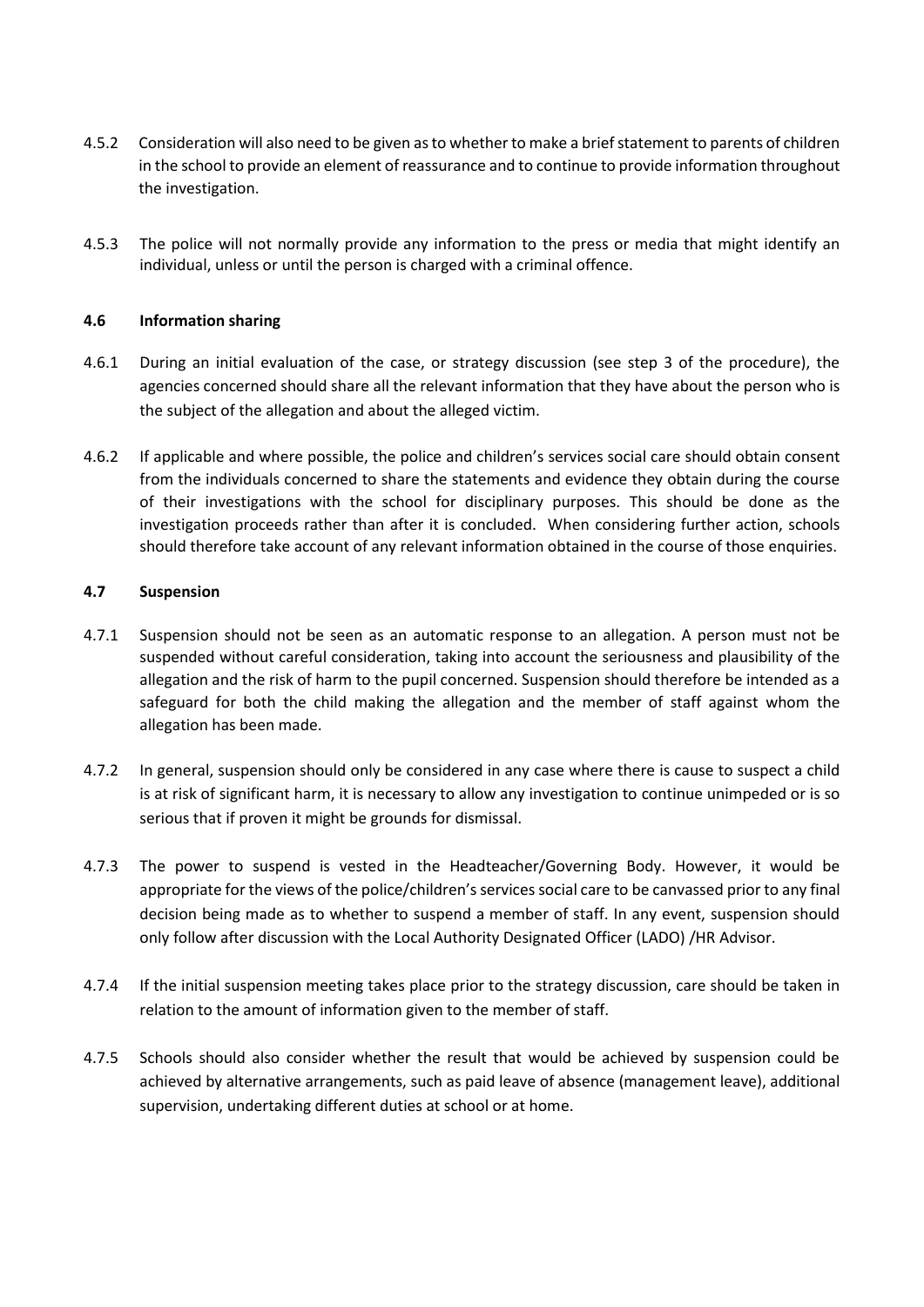- 4.7.6 A decision to suspend can be made at any stage during the investigation process, reviewed in the light of new evidence and should be carried out in accordance with the procedure set out in the school's Disciplinary Policy.
- 4.7.7 Suspension or alternative measures should be in place for as short a length of time as possible and if it is agreed that a member of staff is to return to work, careful planning needs to take place to ensure the situation is managed as sensitively as possible.

#### <span id="page-5-0"></span>**4.8 Records**

- 4.8.1 It is important that a clear and comprehensive summary recording the outcome of any allegations is kept on a person's file and a copy provided to the individual.
- 4.8.2 All documents relating to an investigation must be retained until at least the person has reached normal retirement age or for a period of 10 years from the date of the allegation, if that is longer. This includes all allegations, even if unsubstantiated or false but not malicious (refer to definitions at Appendix 2). Details of allegations found to be malicious should be removed from the individual's personnel file. This enables accurate information to be given in response to any future request for a reference and will help provide clarity where a future DBS disclosure reveals police information that an allegation was made but did not result in a prosecution or conviction. Such a record also serves to protect the employee from unnecessary re-investigation if allegations resurface after a period of time.
- 4.8.3 Some cases must be reported to the Disclosure and Barring Service (DBS) for consideration of including the person on the barred list or for consideration by the NCTL. (refer to the procedure document - Step 5, Referral).

4.8.4 A copy of the allegation should also be placed on the pupil's file, together with a written record of the outcome.

#### <span id="page-5-1"></span>**4.9 Support**

- 4.9.1 Parents or carers of a child or children involved should be told about the allegation as soon as possible (with the proviso of para 2.3 of the procedure). They should also be kept informed about the progress of the case, including suspension and told the outcome where there is not a criminal prosecution. This also includes the outcome of any disciplinary process.
- 4.9.2 In cases where a child may have suffered significant harm, or there may be a criminal prosecution, children's services social care or the police as appropriate, should also consider what support the child, children and their parents may need.
- 4.9.3 The school should keep the person who is the subject of the allegations informed of the progress of the case and consider what other support is appropriate, such as making them aware of the Staff Counselling Service where appropriate. If the person is suspended, they should be kept informed about developments at the school. Social contact with colleagues and friends at the school should not necessarily be precluded.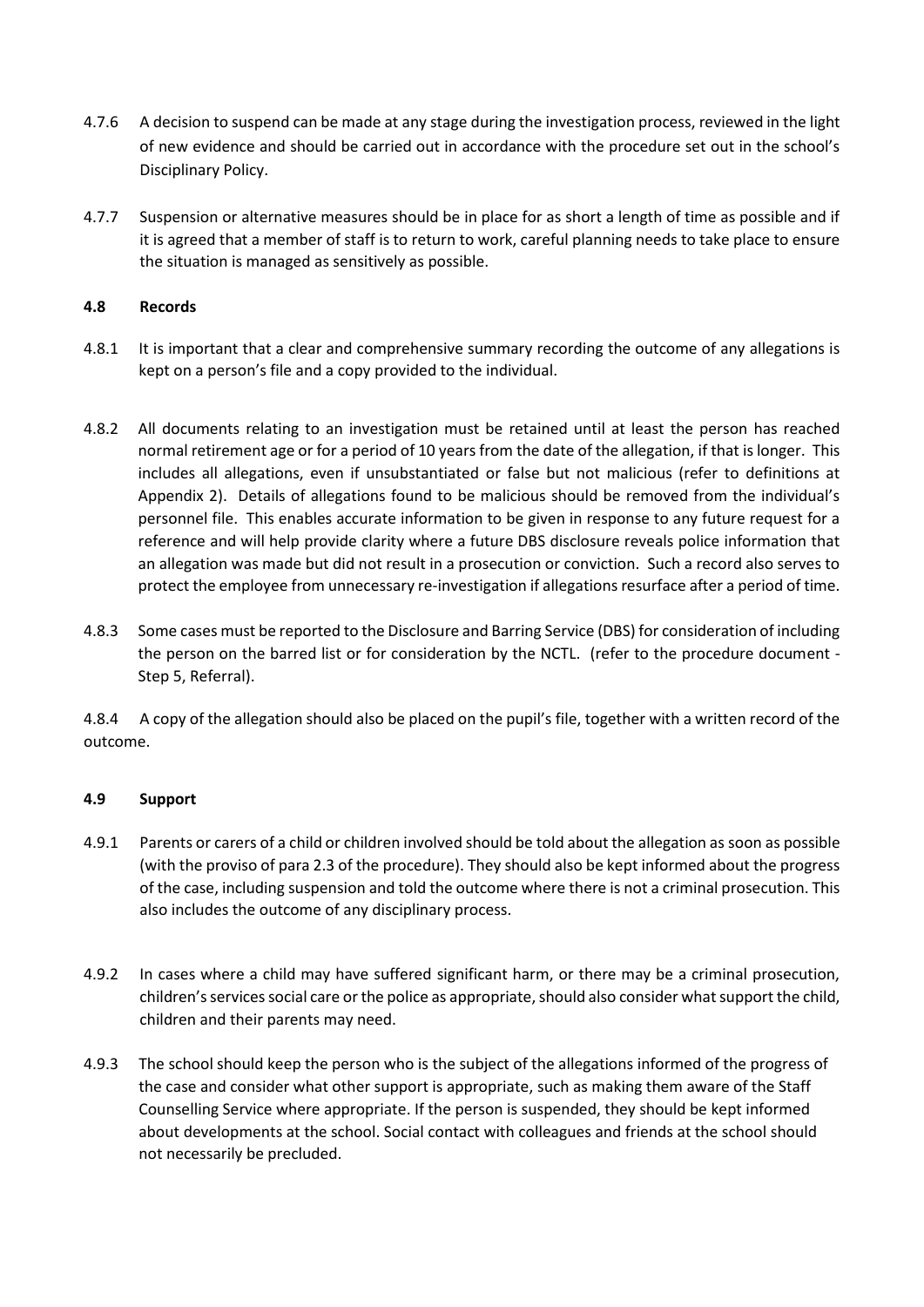- 4.9.4 A guidance leaflet will be made available to all staff who are facing an allegation of child abuse. It would also be appropriate for schools to ask the individual whether welfare counselling or the support of a medical adviser (Occupational Health) would be beneficial.
- 4.9.5 Depending on the circumstances of the alleged abuse, support for others at the school, both staff and pupils might also need to be considered.
- 4.9.6 If the allegations are false and no action is to be taken against the member of staff, the Head/Chair of Governors should still consider whether counselling and/or informal professional advice might be appropriate for all parties, to help rebuild confidence where necessary. A phased return on full pay for the member of staff could be considered and/or the provision of a mentor. A meeting with the employee and their union representative to discuss such matters would also be helpful.

#### <span id="page-6-0"></span>**4.10 Resignations**

- 4.10.1 The fact that a person tenders their resignation must not prevent an allegation being followed up in accordance with the procedure outlined at step 4 of the procedure.
- 4.10.2 It is important that every effort is made to reach a conclusion in all cases, including any in which the individual concerned refuses to co-operate with the process.
- 4.10.3 Settlement agreements **must not** therefore be used in any safeguarding cases.

#### <span id="page-6-1"></span>**4.11 Oversight and monitoring**

- 4.11.1 The LADO has overall responsibility for the oversight of the procedures for dealing with allegations, and will provide advice and guidance to schools, as appropriate.
- 4.11.2 The LADO will also monitor the progress of cases and liaise with the police and other agencies to ensure that cases are dealt with as quickly as possible, consistent with a fair and thorough process.
- 4.11.3 The contact details for the designated LADO are set out at Appendix 2 of this document.
- 4.11.4 HR will work with the LADO to ensure the appropriate application of this procedure and will provide specific advice in cases of formal disciplinary action.

#### <span id="page-6-2"></span>**5. Review**

5.1 The policy was adopted by the Governing Body following consultation with recognised Teacher and Support Staff trade unions/professional associations.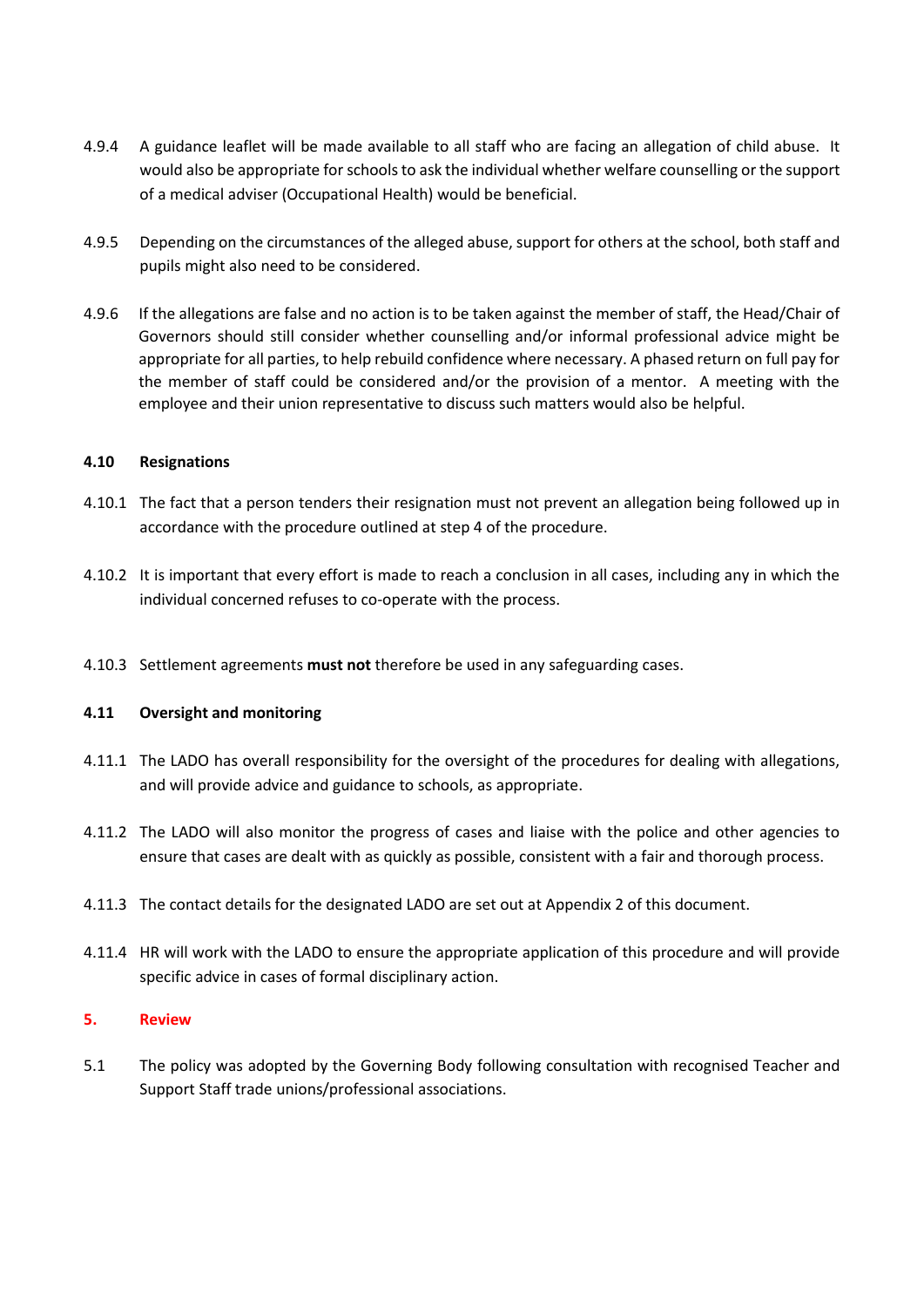#### <span id="page-7-0"></span>**Appendix 1**

**Policies and other documents to be considered and read in conjunction with the policy for dealing with allegations of abuse against members of staff and volunteers (Listed in alphabetical order)**

| <b>Policy/Procedure/Guidance</b>                                                                                                                                                                                            |  |  |  |  |  |
|-----------------------------------------------------------------------------------------------------------------------------------------------------------------------------------------------------------------------------|--|--|--|--|--|
| Briefing for schools on grooming                                                                                                                                                                                            |  |  |  |  |  |
| Capability policy and procedure                                                                                                                                                                                             |  |  |  |  |  |
| <b>Child Protection Policy</b>                                                                                                                                                                                              |  |  |  |  |  |
| <b>Data Protection Policy</b>                                                                                                                                                                                               |  |  |  |  |  |
| Dealing with allegations of abuse against teachers and other staff* - DfE statutory guidance for local<br>authorities, headteachers, school staff, governing bodies and proprietors of independent schools, October<br>2012 |  |  |  |  |  |
| Disciplinary Policy and Procedure                                                                                                                                                                                           |  |  |  |  |  |
| Guidance for Safer Working Practice* - national guidance for those working with children and young people<br>in education settings, October 2015                                                                            |  |  |  |  |  |
| Keeping Children Safe in Education* - DfE statutory guidance for those working with children and young<br>people in education settings, September 2021.                                                                     |  |  |  |  |  |
| <b>Mobile Technologies Policy</b>                                                                                                                                                                                           |  |  |  |  |  |
| Procedure for dealing with allegations of abuse against members of staff and volunteers                                                                                                                                     |  |  |  |  |  |
| Regulated activity for children, DFE guidance                                                                                                                                                                               |  |  |  |  |  |
| <b>Staff Code of Conduct</b>                                                                                                                                                                                                |  |  |  |  |  |
| Use of Reasonable Force* - DfE advice for Headteachers, staff and governing bodies.                                                                                                                                         |  |  |  |  |  |
| What to do if you are worried that a child is being abused $*$ – advice for practitioners                                                                                                                                   |  |  |  |  |  |
| <b>Whistleblowing Policy</b>                                                                                                                                                                                                |  |  |  |  |  |
| Working together to Safeguard Children* HM Government statutory guidance on inter-agency working to<br>safeguard and promote the welfare of children, Dec 2020                                                              |  |  |  |  |  |

[Teachers' Standards](https://www.gov.uk/government/publications/teachers-standards)\* - These standards set the minimum requirements for teachers' practice and conduct

\*It is expected that staff will adhere to the statutory duties and/or best practice outlined within these documents as applicable to their role and responsibilities.